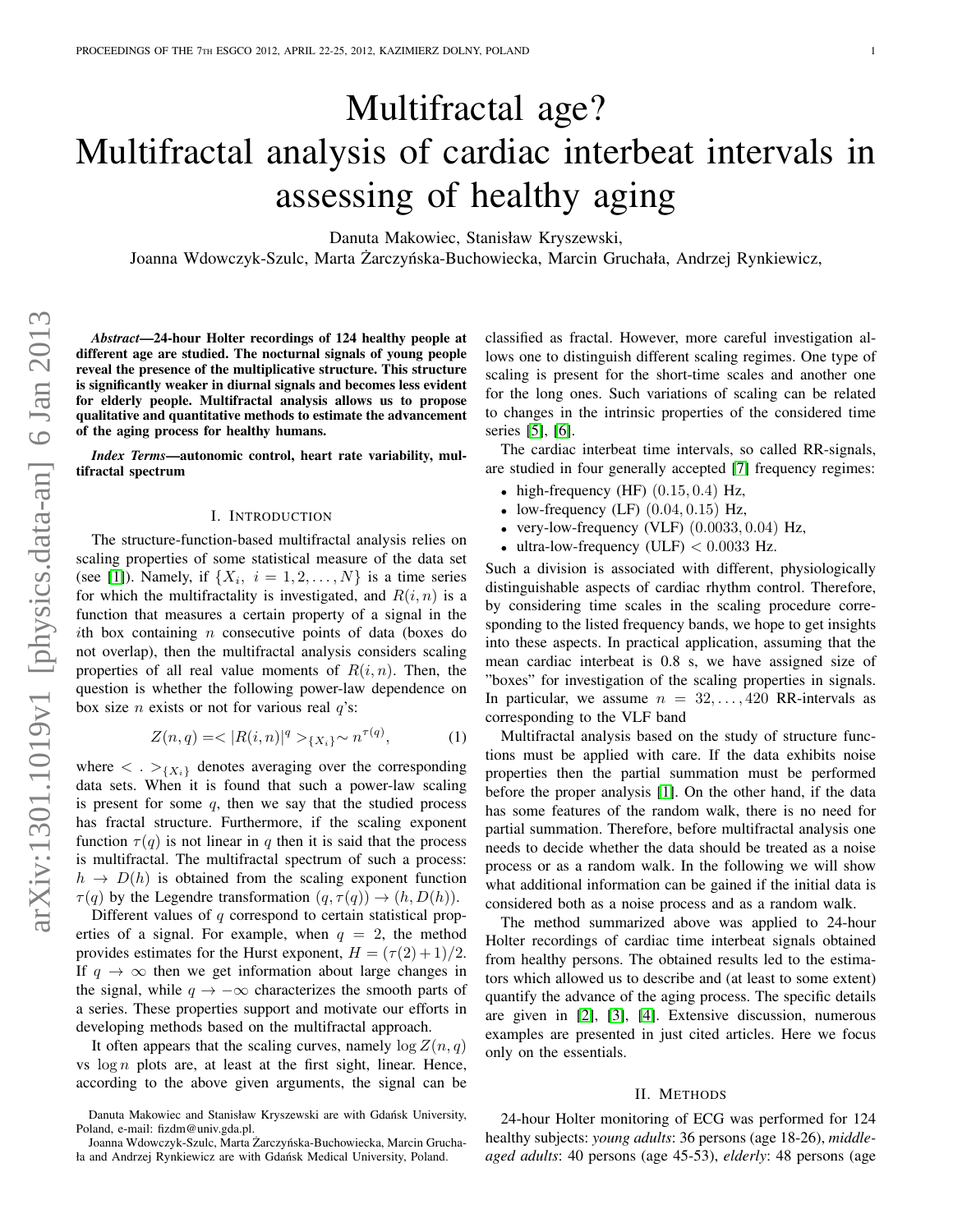65-94). Thus, we have analyzed RR-signals consisting of time intervals between consecutive normal cardiac contractions which originated in the sinus node.

Multifractal analysis, similarly as in the time-domain statistics, is found to be robust to data removal (see [\[9\]](#page-2-7)). However, multifractal statistics requires long consecutive series to have access to large pool of scales. Additionally, studied series should have a stable character. Therefore, we carefully divided the obtained signals into two parts corresponding to nocturnal and diurnal (daily) activities. The high levels of meanRR, SDNN and pNN50 were assumed to specify sleep hours. For each RR-signal the period of the six consecutive hours with high levels of these quantities was extracted and labeled as *sleep*. Then, the part corresponding to the typical afternoon activity was labeled as *wake*.

Multifractal analysis relying upon the study of structure functions was performed with the well-known approach called Wavelet Transform Modulus Maxima (WTMM) [\[8\]](#page-2-8). The WTMM-based analysis was performed for each person, both for *wake* and *sleep* parts of his/her signals. This was done not only for the proper signal, but also for the corresponding integrated one. The scaling properties were estimated for scales corresponding to the VLF band. Then, after the necessary Legendre transformation, the multifractal spectra were obtained for *wake* and *sleep* parts of every individual RR-signal.



<span id="page-1-0"></span>Fig. 1. Assessment of a typical multifractal spectrum:  $h_{max}$  – scaling of the most dense subset of a signal;  $Hurst -$  correlation;  $h_{left}$  – extreme, and  $h_{right}$  – smooth events scalings; width =  $h_{right}$  –  $h_{left}$  – variety of subsets with different scalings

In Fig. [1](#page-1-0) we present the typical multifractal spectrum and collect the main parameters characterizing such a spectrum. However, real spectra obtained from cardiac time series differ considerably from typical ones. Examples of such spectra are presented in Fig. [\(2\)](#page-1-1). The evident irregularities (especially in the integrated signals) require special care and the corresponding analysis is quite time-consuming. The details concerning such spectra (examples and their discussion) can be found in [\[4\]](#page-2-6).

## III. RESULTS

# *A.*  $\Delta_{max}$  *in cardiac signals*

The distance  $\Delta_{max}$  between  $h_{max}$  in the spectrum obtained from the integrated signal and  $h_{max}$  in a spectrum obtained



<span id="page-1-1"></span>Fig. 2. Examples of multifractal spectra obtained from RR series.

in a signal plays a very important role. It allows to distinguish additive from multiplicative processes. We have found that such a distinction can be made for diurnal and nocturnal parts of the signals. The main observation is that the nocturnal signals possesses multiplicative character in the VLF region. Such organization is quite weak in the diurnal signals. Moreover, it was found that the multiplicative features are less and less pronounced when the age of the investigated individuals grows. Hence, weakening of multiplicativity can be considered as an indicator of aging.

## *B. Multifractal age*

In our analysis we have tested several parameters to characterize typical multifractal spectra. In particular, for each person, we have examined:  $h_{max}$ , H (Hurst),  $h_{left}$ ,  $h_{right}$ ,  $\Delta$  – the width (see Fig[.1](#page-1-0) for the corresponding illustration) in his/her*wake* and *sleep* parts of the signals and their integrated counterparts.

Tedious statistical analysis for *sleep* and *wake* parts of the signals allowed as to formulate the following five criteria.

<span id="page-1-2"></span>
$$
h_{max}^{sleep} < h_{max}^{wake}, \tag{2}
$$

$$
h_{max}^{wake, int}
$$
 is large enough(>1.15), (3)

$$
\Delta_{max}^{sleep} \approx 1,\tag{4}
$$

$$
H^{sleep} < H^{wake}, \tag{5}
$$

<span id="page-1-3"></span>
$$
H^{int, sleep} \text{is large enough.} \tag{6}
$$

The notation was explained above and the additional superscripts seem to be self-evident. These criteria were applied to all 124 signals obtained from all age groups.

The results are summarized in the table below. The first row tells us how many positive answers were given to the question whether each (out of 5) criterion is fulfilled. The main body of the table presents the percentage of the number of positive answers obtained for three investigated age groups.

|             | Number of positive answers |    |          |    |    |    |
|-------------|----------------------------|----|----------|----|----|----|
| group name: |                            |    |          |    |    |    |
| young       | 53                         |    | 25 11 11 |    |    |    |
| middle      | 3                          | 33 | -30      | 20 |    |    |
| elderly     |                            | 10 | $10^{-}$ | 21 | 29 | 29 |

The number of positive answers clearly increases with age and the table has a characteristic skew form. The skewness of